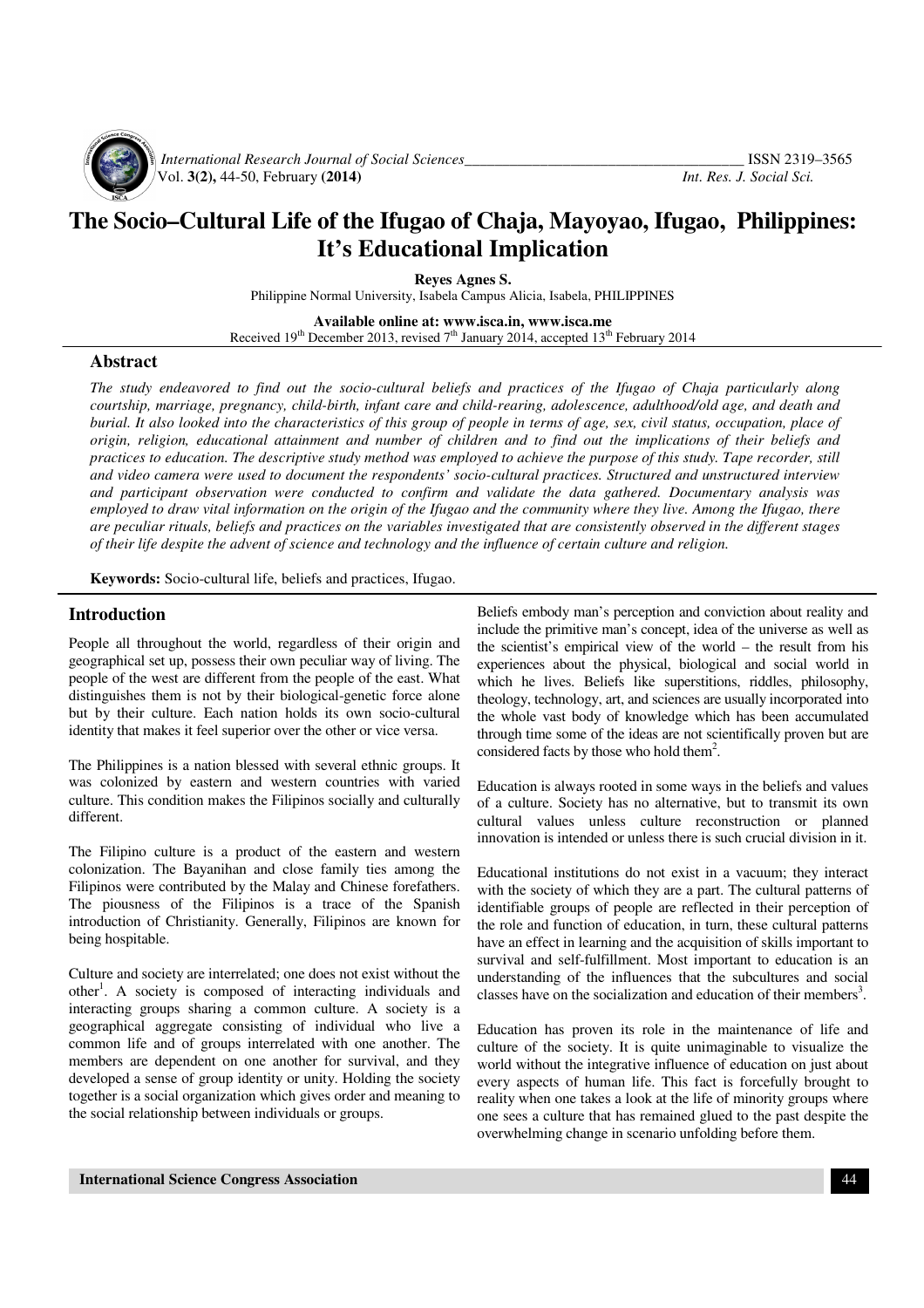| International Research Journal of Social Sciences | ISSN 2319-3565           |
|---------------------------------------------------|--------------------------|
| Vol. 3(2), 44-50, February (2014)                 | Int. Res. J. Social Sci. |

The government has always shown the concern and interest to uplift the quality of life of the Filipino irrespective of their ethnic origin. The fundamental law of the land of the Philippines highly supported the promotion and development of the indigenous people's privileges and rights.

The aim of the constitution is to involve these communities in the development of the nation. The Ifugao group is one of the indigenous cultural communities. This cultural community group settled in Chaja, Mayoyao, Ifugao and were clothed with several beliefs and practice which served as social standards of the community.

A study<sup>4</sup> was conducted about the cultural beliefs and practices of the Dumagats in Norzagaray, Bulacan. She focused her research on their practices as regards childbirth, marriage, death, religion, and health. She found out that the ethnic group still retains their traditional indigenous culture without so much changes made. It is at this point that the researcher, a social science teacher, was motivated to conduct a similar study about the Ifugaos' culture and find out its educational implication. This study will help her explain and illustrate in a more realistic approach the way Ifugao developed and retained such inherent cultural beliefs and practices in her class discussion.

**Statement of the Problem:** This study sought to describe and analyze the socio – cultural life of the Ifugao of Chaja, Mayoyao, Ifugao. Specifically, this work sought to find answers to the following sub – problems:

What are the socio – cultural beliefs and practices of the Ifugao of Chaja, Mayoyao, Ifugao as observed in the different life stages? i. Courtship, ii. Marriage, iii. Pregnancy, iv. Childbirth, v. Childcare/child-rearing, vi. Adolescence, vii. Adulthood, viii. Death and Burial.

Do the beliefs and practices as a people hinder their development in education?

What are the implications of the Ifugao's beliefs and practices to education in terms of the following: i. Attitude, ii. Coping Mechanism, iii. Motivation, iv. Learning Processes.

**Conceptual Framework:** Educational is an integral aspect of community affairs. An important relationship exists between skills and knowledge learned at school and those absorbed at home and community. Educators should look beyond the school and the people within. It should, likewise, consider the cultural context of education in order to understand the problems and aspirations and in order that learning inside the four walls of the classroom can be made more relevant and meaningful.

Education plays an important role in the modification and transmission of culture. This assumption necessitates both formal and non-formal program which are complementary and parallel, functional relevant to and cognizant of existing cultural patterns of a community.

The measure of the effectiveness of any educational system is its capacity to meet and satisfy human needs. These may be categorized as social, emotional, moral, and spiritual. Since human needs are largely anchored in the sources other than the schools, colleges and universities, educators should be aware of the condition existing in the community. These are sources which includes man's interaction with members of the family, kin, friends, and acquaintances; with institution like the church, government bureaucracy, clubs and business concerns; and with the media like the newspapers, magazines, journals, books, televisions, radios, and motion pictures.

All of these sources widely influence in forming opinions, attitudes, values, and behavior among people.

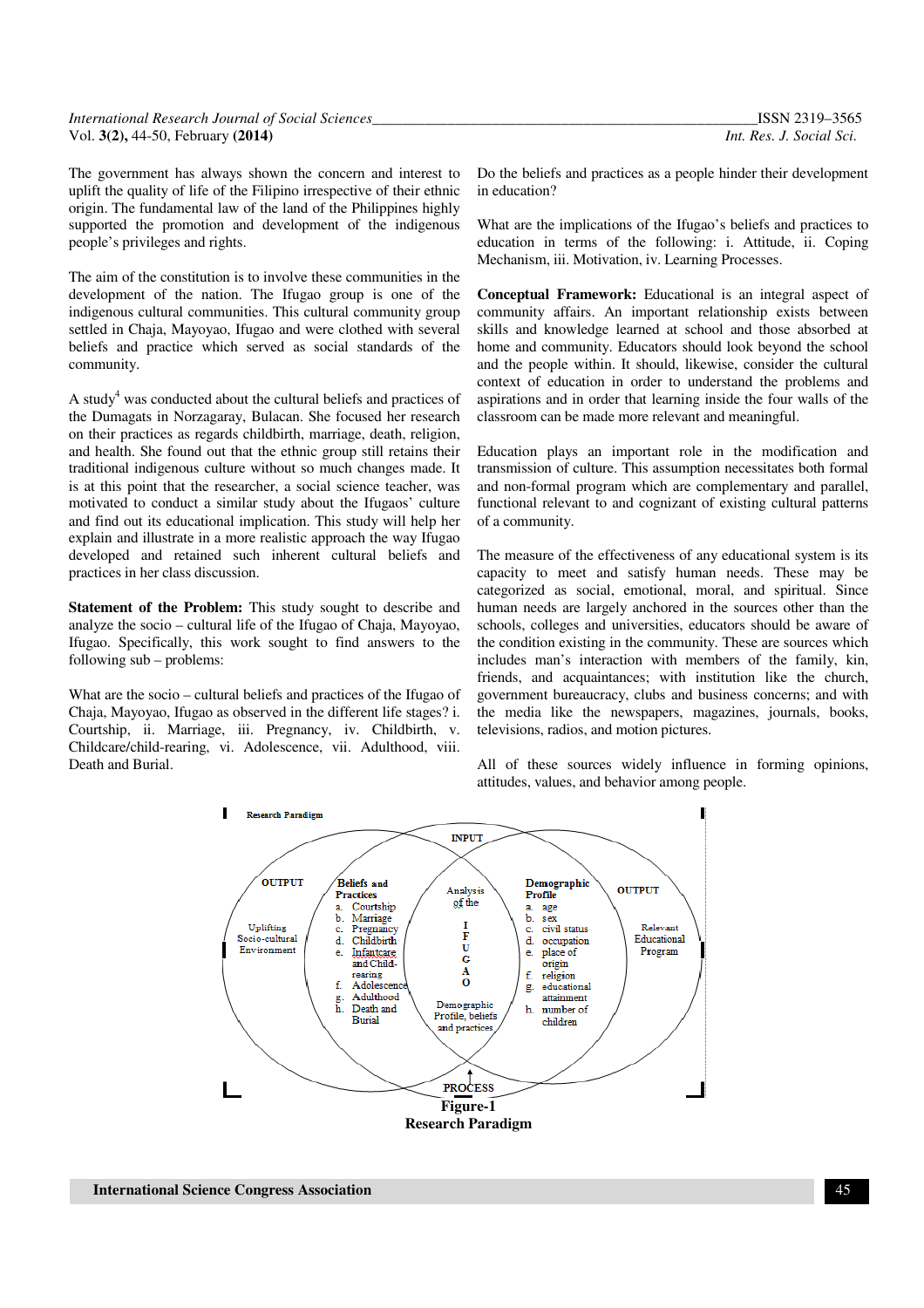The above paradigm shows the interrelationship of Beliefs and Practices of the Ifugao to the Socio-Cultural Environment and Educational Program

The research diagram shows the input of the study, which are the demographic profile of the respondents and their beliefs and practices on courtship, marriage, pregnancy, childbirth, child care / child rearing, adolescence adulthood and death and burial. These beliefs and practices of the Ifugao may perpetuate their inherent cultural heritage. They might in a way influence educative processes and social interactions among the members of the society through insistent of ones belief or practice. In the modification of behavior and social interaction, the beliefs and practices and the demographic profile of the Ifugao play a great role. These beliefs and practices have existed in the community, has been accepted and used as standard of living and basis of community life.

In the teaching learning processes, the beliefs and practices of the people in the community cannot be ignored. Good rapport between the learners and the teacher creates a classroom climate where instructional activities could be accomplished. School activities and programs could also be carried out smoothly and supported by the people in an atmosphere of understanding and acceptance of what the people are. People in the community extend their full assistance if educators know how to appreciate them. In this case, an exemplary social relation among the teachers and the community people which is very important in the educational system become very evident. Their demographic profile also influences how the Ifugao accept their existing cultural beliefs and practices that will affect social relations and educative processes. The background of the learner has to be considered to suit classroom activities and create an environment for everyone to feel the sense of belonging. The profile of the community needs to be examined to conform to educational plans, programs and activities to the needs of the people. This will create a better community relation. So that within the community where the school is, everybody works together to carry out school programs and activities without necessarily uprooting them from their cultural heritage. To build a socio – cultural environment that would uplift the Ifugao from their traditional cultural beliefs and practices that are detrimental, they need the assistance of educators. Educational planners play an important role in discerning a curriculum that would fit them.

# **Methodology**

**Research Design:** The method employed was the descriptive case study to gather the necessary data needed for this research. A case study is characterized by an intensive study of a person, group, organization, institution or a problem<sup>5</sup>. This approach leads to qualitative analysis. The case study method was used to describe, inquire deeper and examine the existing socio cultural beliefs and practices of the Ifugao from birth to death and its implication to education.

**Selection and Description of Respondents:** All Ifugao of Chaja, Mayoyao, Ifugao are the respondents of the study. The old folks and the adolescent Ifugao were the source of all information regarding the Ifugao traditional beliefs and practices as observed and done from birth to death. The Ifugao served as the subject of intense observations of the study. They were observed in different events, occasions and life situations in Chaja as factors that affect learning processes.

**Data Gathering Instruments:** For this study, the researcher considered both primary and secondary sources which include the following:

**Questionaire:** This was employed to collect personal information concerning the subjects and the socio–cultural beliefs and practices as observed and done from birth to death. The instrument is made up of two parts. The first part consists of items on personal circumstances of the Ifugao such as sex, age, civil status, educational attainment, religion, number of children, place of origin, and occupation. The second part consists of an unstructured questionnaire seeking data about the beliefs and practices of the Ifugao in barangay Chaja, Mayoyao, Ifugao. Items that were included in the questionnaire were based on the result of reviews of records and documents compiled on the Ifugao and the preliminary interview and survey that was conducted among those identified members who are knowledgeable of the Ifugao. The questionnaire was translated into the Ifugao dialect for clearer understanding of the questions and to be able to get authentic and relevant responses. This has been done with the help of the researcher's Ifugao key informants who are fluent in the languages used by the respondents. The key informants were trained by the researcher to facilitate data gathering needed for the study.

**Documentary Analysis:** An intensive review of documentary materials and readings about the Ifugao was made to enrich the researcher's knowledge of her respondents and be able to identify the relevant cultural beliefs and practices that were needed to facilitate the conduct of the unstructured interview of the study.

**Interview Guide:** The researcher used an interview guide to investigate the existing socio-cultural beliefs and practices of the respondents. The interview was conducted in Chaja at all times during the day and whenever the respondents were available. During the interviews a tape recorder was used to record the oral responses of the respondents to assure accuracy and authenticity of the information gathered. The taped responses were in the native dialect, in Filipino, in English and other dialects.

The interview included a wide range of topics relevant to the study.

**Observation and Immersion:** To get an accurate and a real feel, and a candid picture of the Ifugao's beliefs and practices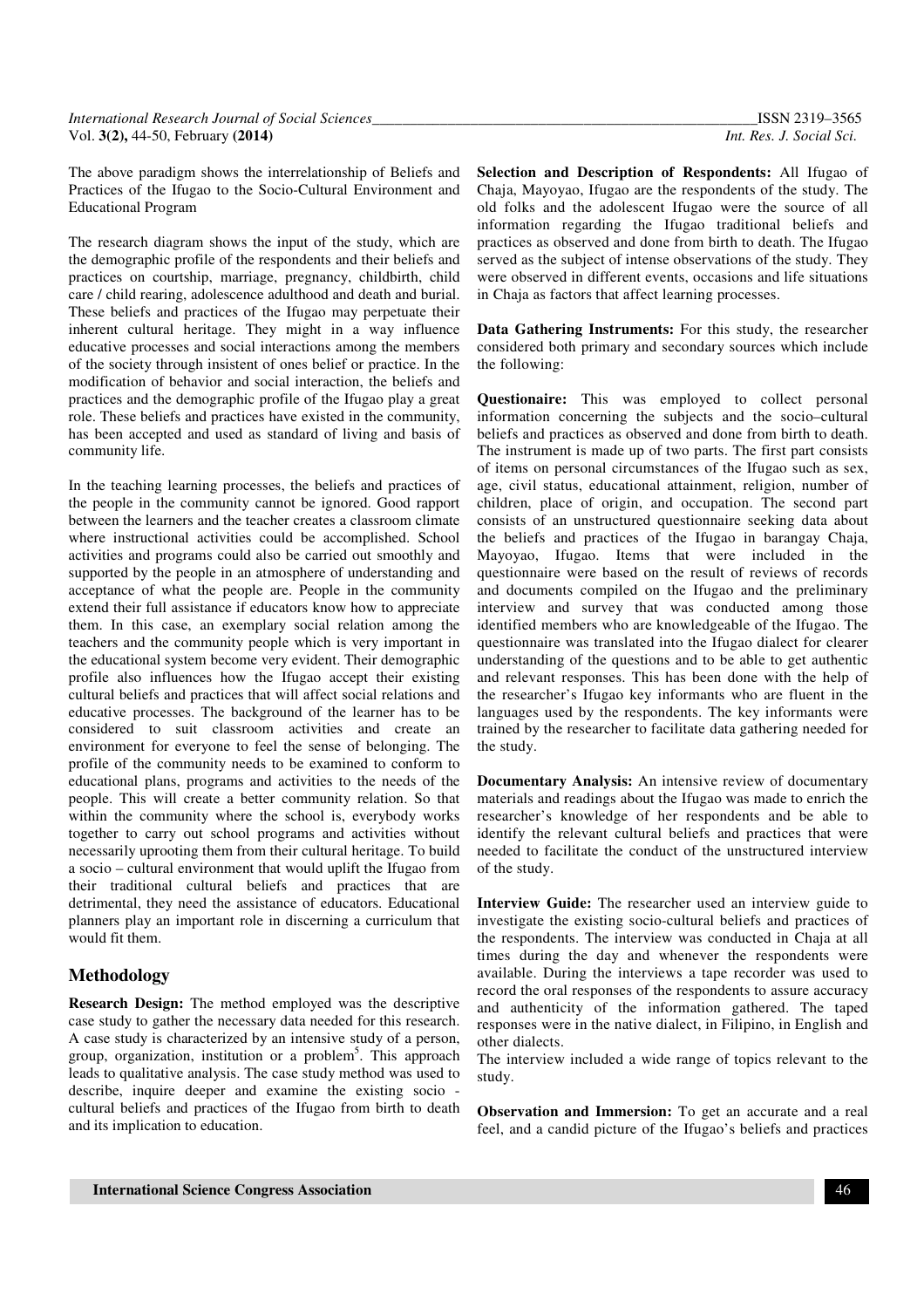#### *International Research Journal of Social Sciences\_\_\_\_\_\_\_\_\_\_\_\_\_\_\_\_\_\_\_\_\_\_\_\_\_\_\_\_\_\_\_\_\_\_\_\_\_\_\_\_\_\_\_\_\_\_\_\_\_\_\_*ISSN 2319–3565 Vol. **3(2),** 44-50, February **(2014)** *Int. Res. J. Social Sci.*

from birth to death, it was necessary for the researcher to stay in the place of study on different times. She visited during the school December break, utilized the long vacation in the summer time. Important visits were made when special occasions were celebrated that occurs during the time frame of the study. The researcher was an intent participant-observer not only to validate respondents' verbal and written responses but to make personal contact which is the basis of the very important first hand observations to be done with the respondents in their day to day activities. The researcher braved rugged terrain, unholy hours of travel, discomfort and very meager equipment and materials in order to get all data needed for the study.

**Data Gathering Procedure:** Before the formal conduct of the study, a well-planned preliminary survey on the research locale was conducted by the researcher. Before the preliminary survey was made a letter requesting permission to conduct the initial activities and the final study in barangay Chaja, Mayoyao, Ifugao was personally handed by the researcher to the municipal mayor and barangay captain. It is perceived that the Ifugao has deep reverence for the traditional beliefs and practices and therefore must be equally respected by outsiders.

The questionnaires were both structured and unstructured. The interviews were made with the subjects by the researcher and her selected key informants who are members of the tribe, literate, and therefore fluent in the Ifugao dialect. They were selected based on their genuine interest to help the researcher, their educational background which should be at least college level, as a member of the Ifugao tribe and have relatives in the place. They were trained by the researcher for this particular task to gather the necessary information needed for the study. They were with the researcher during the interview sessions to facilitate the discussion especially when the researcher needed to be clarified on responses and what the respondents wanted to bring out or what the researcher wanted to elicit from the clients. They also assisted the researcher in the distribution and collection of questionnaires for data on personal circumstances. A well-translated questionnaire was made as gauged from the kind of data gathered. The items were read to the respondents who were illiterate. Almost three fourths of the respondents were literate. The factuality of the information gathered through the instrument was validated through informal interviews with identified knowledgeable elders and others who live in the community. Unlimited observation of adolescents and their behaviors was conducted.

**Data Analysis Procedure:** The researcher described and analyzed the data on existing cultural beliefs and practices of the Ifugao through the frequency distribution and percentage analyses and narrative interpretation of observations derived from read and learned concepts and theories of socio–cultural life. The implication of the identified beliefs and practices to education were analyzed from the observations of and interviews made with the Ifugao.

## **Results and Discussion**

Findings: From the data gathered the following significant findings were drawn:

**Beliefs and Practices in the Life Cycle of the Ifugao:** For the Ifugao, courting is traditionally initiated by the male as manifesting their high respect for a woman. Picnics are social opportunities for getting to know each other. Traditionally, if the woman accepts the offer of love of the man she allows the man to stay with her in the *alang* during the courtship stage.



**Courtship** 

"Alang"



**Marriage** 

**Marriage:** Marriage among the Ifugao is traditionally arranged by parents and elders of the community. The Ifugao wedding is a well–established ritual in Chaja interwoven with traditional ceremonies and rites and requires material and financial offerings in the observance of the ceremonies. Generally this occasion is very expensive and pompous, a kinship matter as manifested in the coming together of relatives, friends and the community people. Disputes among and between relatives are set aside when this occasion is celebrated.

The present generation is perceived to have been acculturated with modern Christian and westernized wedding ceremonies.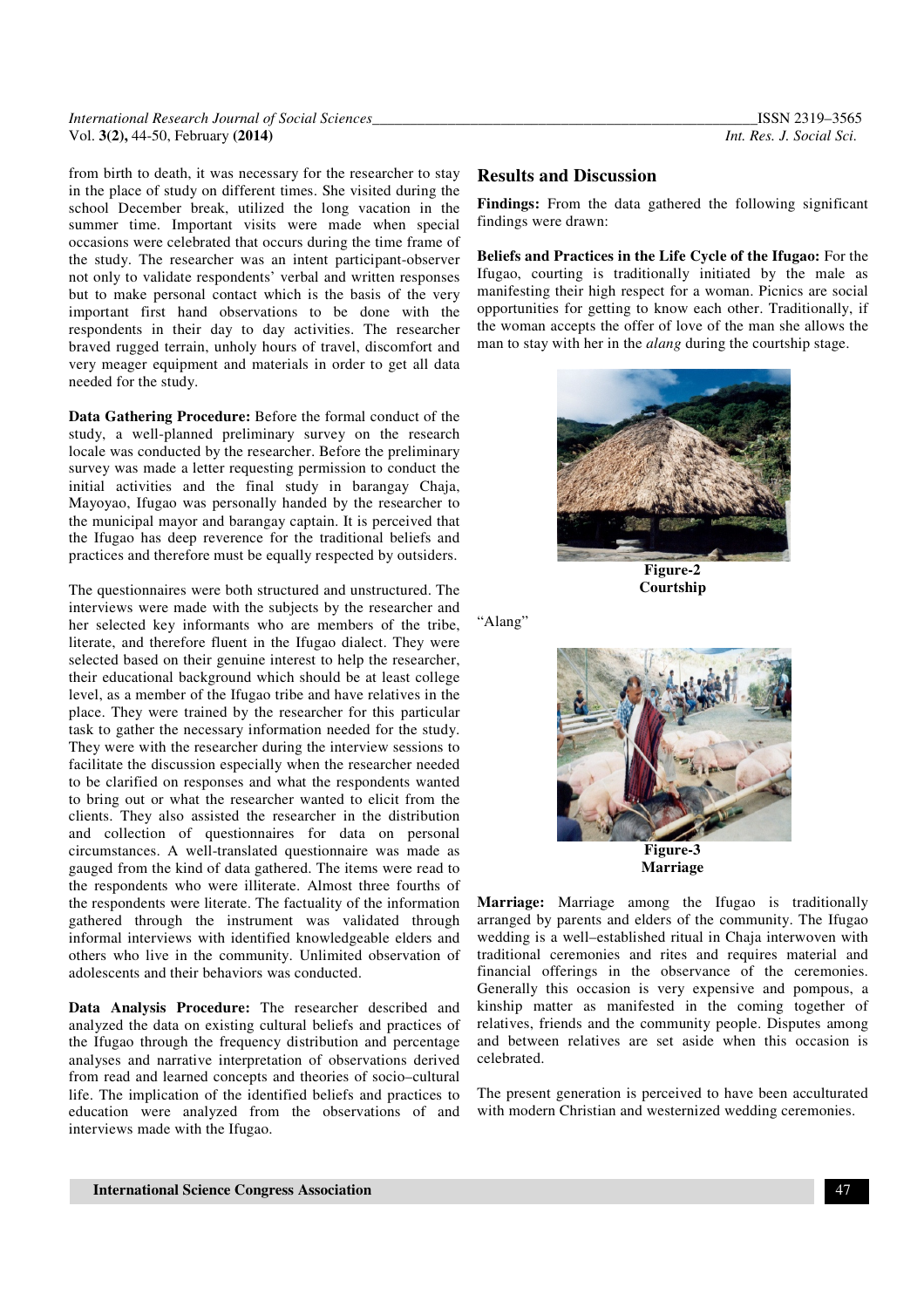*International Research Journal of Social Sciences\_\_ Sciences\_\_\_\_\_\_\_\_\_\_\_\_\_\_\_\_\_\_\_\_\_\_\_\_\_\_\_\_\_\_\_\_\_\_\_\_\_\_\_\_* Vol. **3(2),** 44-50, February **(2014)** 

**Pregnancy:** The pregnancy period among the Ifugao has taboos if *phalla–o* is not yet performed. There are no specific pre–natal if *phalla–o* is not yet performed. There are no specific pre care practices except the *phalla–o*.



**Figure-4 Pregnancy** 

**Childbirth:** There are beliefs and practices observed during childbirth. These are observed in both the wife's and the husband's activities. A woman with experience in child delivery assists the mother if available. Native and indigenous instruments are used to cut the umbilical cord of an Ifugao infant. Post–natal beliefs and practices are observed like the proper physical care of the mother and the disposal of the placenta and umbilical cord of the newly born. are beliefs and practices observed during<br>re observed in both the wife's and the<br>A woman with experience in child delivery<br>r if available. Native and indigenous<br>d to cut the umbilical cord of an Ifugao<br>eliefs and practices



**Figure-5 Childbirth**

"A tree where placenta and umbilical cord are usually hung to predict climbing prowess of the Ifugao when he grows up."

**Infant Care and Child–rearing:** Infant care and child among the Ifugao are observed to have modifications. However, belief in the healing power of the spirits through a gathering belief in the healing power of the spirits through a gathering<br>with a praying group is still practiced today. The use of *he'loy* in carrying infants and children is still practiced.



*\_\_\_\_\_\_\_\_\_\_\_\_\_\_\_\_\_\_\_\_\_\_\_\_\_\_\_\_\_\_\_\_\_\_\_*ISSN 2319–3565 *Int. Res. J. Social Sci.*



**Figure Figure-6 Infant Care and Child–rearing** 

Ifugao children are taught the fundamental values of obedience and respect for the elders; malice and the use of vulgar language are strictly prohibited. Children are trained to do some household chores. Training given to the girls is distinctly different from the training given to the boys.

**Adolescence:** A teenage Ifugao is presented with pieces of advice and given training in the performance of household chores, proper behavior in public and proper relationship with and respect for the elders; malice and the use of vulgar language<br>are strictly prohibited. Children are trained to do some<br>household chores. Training given to the girls is distinctly<br>different from the training given to th menstruation is that there must be no menstrual menstrual-stains on the girl's dress because this embarrasses the family. There is no practice of circumcision among the Ifugao boys. It was only practiced during the early 70's. There are no traditional beliefs practiced during the early 70's. There and practice accorded to circumcision.



**Figure Figure-7 Adolescence**

"Ifugao love to come together and enjoy each other's company. Boys with boys, girls with girls." "Ifugao love to come together and enjoy each other's company.<br>Boys with boys, girls with girls."<br>**Adulthood/Old Age:** An adult Ifugao is highly respected. He is

considered authority in the community when it comes to decision-making. Adult Ifugaos are still active in community decision-making. Adult Ifugaos are still active in community affairs and social gatherings. The adult Ifugao still performs hard work in the field.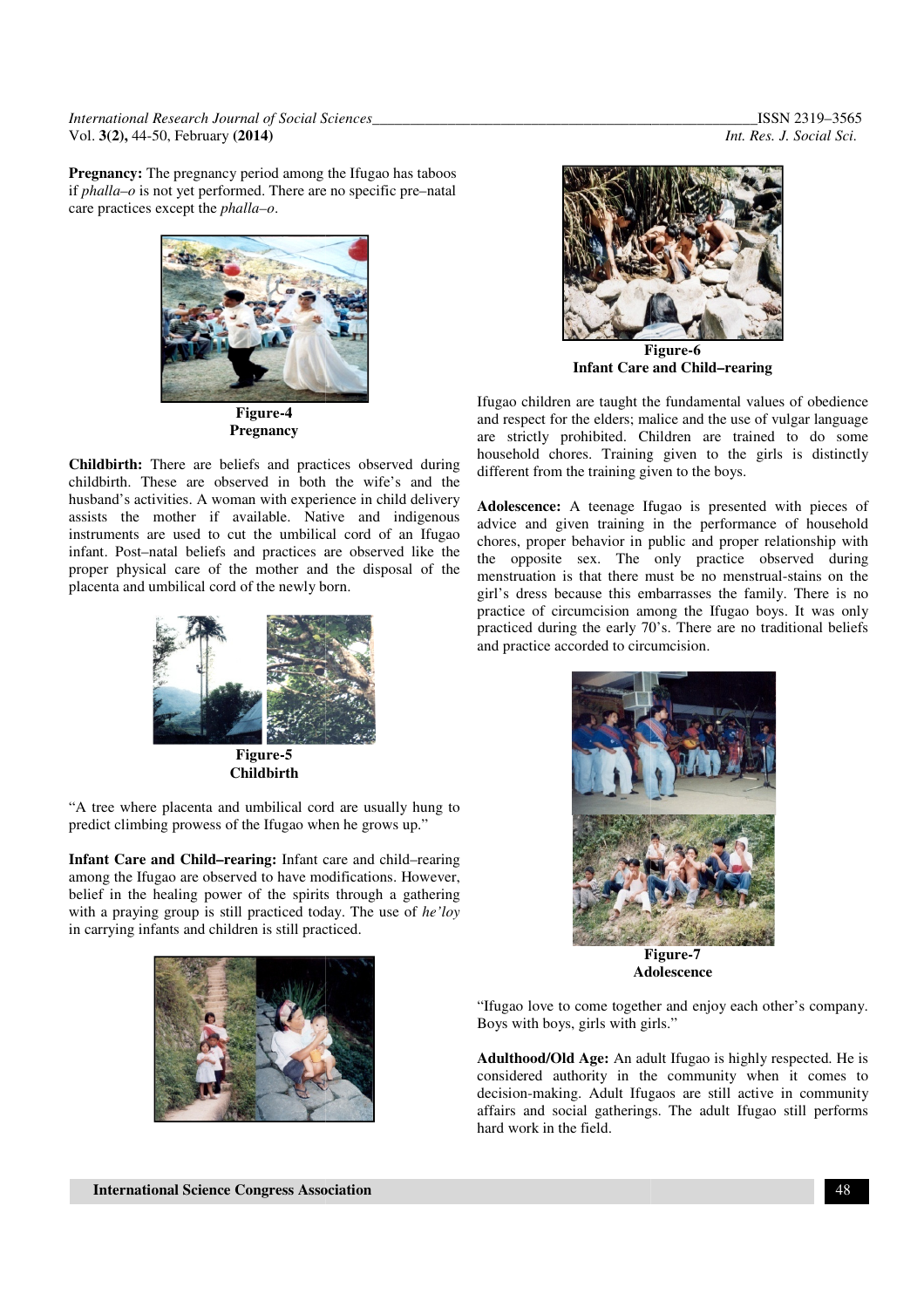*International Research Journal of Social Sciences\_\_\_\_\_\_\_\_\_\_\_\_\_\_\_\_\_\_\_\_\_\_\_\_\_\_\_\_\_\_\_\_\_\_\_\_\_\_\_\_\_\_\_\_\_\_\_\_\_\_\_*ISSN 2319–3565 Vol. **3(2),** 44-50, February **(2014)** *Int. Res. J. Social Sci.*



**Adulthood/Old Age** 

 "Much care is extended to sick adult Ifugaos by the members of the community"

**Death and Burial:** Beliefs and practices are very evident in the death and burial of the Ifugao. *Ammuhu* is performed before the corpse is placed inside the coffin. The dead body is transferred from one house to another depending on the number of children she/he has or on the wish of relatives who may want to receive the body. Material or financial assistance is given to the family of the dead person every time he or she is transferred from one house to another. For every meal, pigs are butchered to feed the people during the wake. During the vigil, both traditional and Christian religious ceremonies and activities are performed.

There is no specific location for a burial place. On the second day after the interment *alaguit* is performed.



**Death and Burial** 

Nacu 1989<sup>4</sup>, in her study, Cultural Beliefs and Practices of the Dumagats in Norzagaray still retain their indigenous culture on childbirth, marriage, death, religion and health but have not noticeable changed. The present study also found out that the Ifugao still adhere to some of their indigenous culture but observed to have some modifications in the present practices.

**As to the beliefs and practices that hinder their development in education:** As observed by the researcher, during the celebration of social occasions in Chaja, school children and youth were there to grace the occasion even during class hours. Seldom you see a pupil in Chaja Primary School during wedding, interment, thanksgiving and other social occasions in the place and neighboring barangays. This shows that they are giving more importance to some of their beliefs and practices rather than going to school and learn.

Social occasions are very expensive celebration to them and attended by almost all Ifugao who learned about it even without invitation. The celebrants are willing to spend beyond their means and even up to the extent of borrowing goods or money from their friends just to give warm accommodation to their visitors. This belief and practice impede economic progress among the Ifugao. This sometimes causes them not to send their children to school.

**Socio – Cultural Life of the Ifugao: Their Implication to Education:** Based on the data gathered from the questionnaire, interviews observation, and immersion with the Ifugao right in their own community, There are important socio – cultural beliefs, values and practices that are unique of this ethnic group. When these are carefully identified, one can say that the Ifugao culture is very beautiful and rich. There are implications of these socio – cultural beliefs and practices to education. The Ifugao culture has its own origin. However, since it is necessary that every Filipino should maximize his contribution to the growth of his country. The aim of education should be to help people understand themselves and their culture better. With that, they can engage themselves seriously in the task of nation building. It is here, too, where education is expected to come in and effect positive changes.

The life ways of the Ifugao have their implications to education in the following aspects:

**Attitude:** Education is expected to redirect the Ifugao's unquestioning obedience to their beliefs and practices. It should help them appreciate their culture, identify the strengths of their values and the weaknesses of their beliefs and practices.

**Coping Mechanism:** The supernatural world of the Ifugao is a great challenge to education. Their strong beliefs in spirits and superstition remain a hindrance in adopting new ways of behaving and coping. Any educational program and strategy must be geared towards these beliefs and practices for better understanding and looking at these with more scientific meaning and explanation rather than simply believing in it.

**Attitude and Coping Mechanism:** Education needs to improve the Ifugao's concept of human and social development. Here, the Ifugao must be assisted and helped to admit their uniqueness as an ethnic group and acknowledge their similarities with other people in terms of growth and development from birth to death. Understanding the several life stages will help them accept what they are, their roles and their changing needs that they have to cope with.

Education must be able to liberate them from their wrong concept of some health practices and very expensive wedding and death celebrations. The idea of cleanliness and in disposing